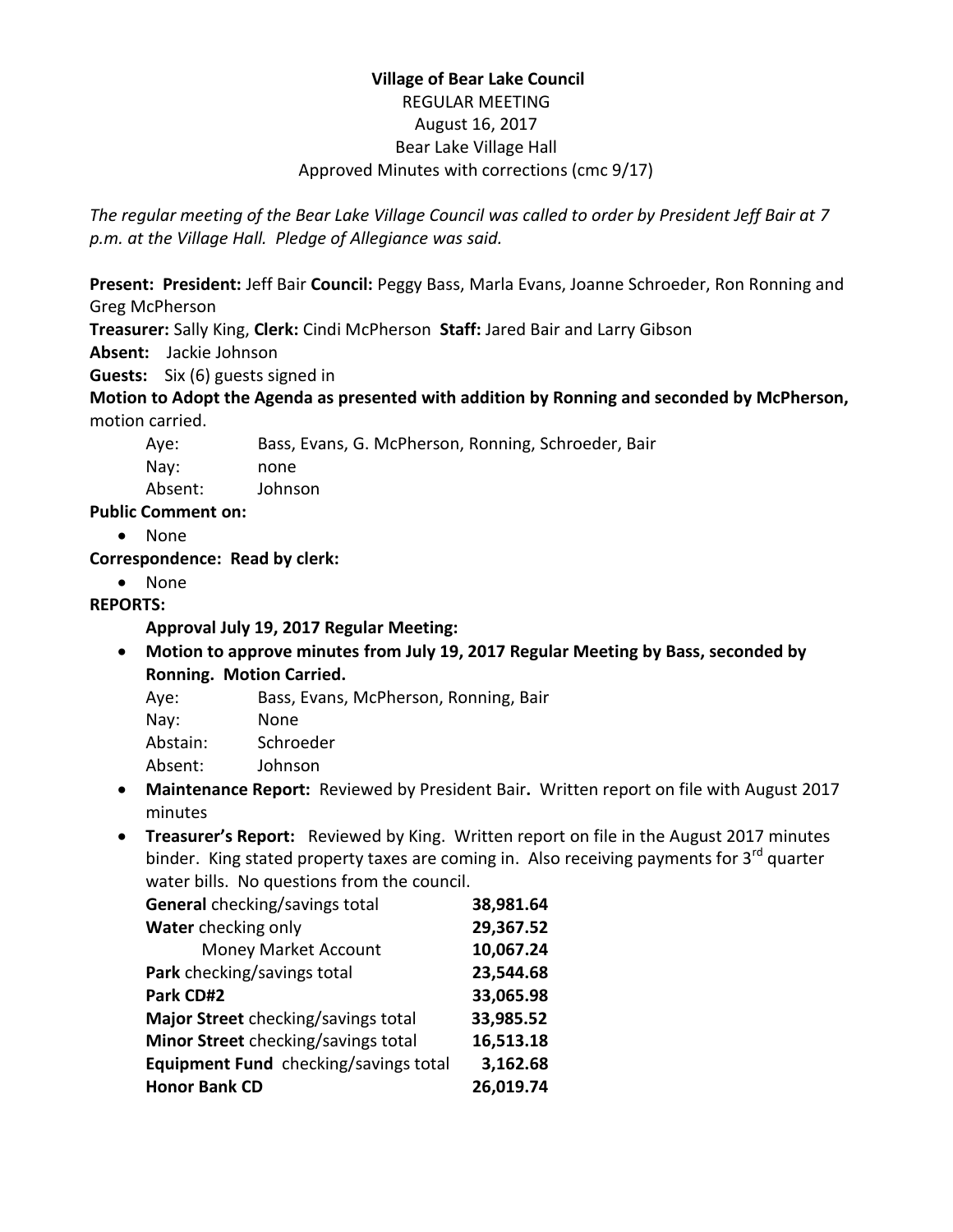#### **Motion to accept the Treasurer's Report by Ronning seconded by McPherson, motion carried.**

Aye: Bass, Evans, Johnson, McPherson, Ronning, Schroeder, Bair

Nay: none

Absent: Johnson

Motion to transfer June's Equipment Rental \$1,258.44 from General Fund back to Park Fund by Ronning, seconded by Evans. Motion Carried.

Aye: Bass, Evans, Johnson, McPherson, Ronning, Schroeder, Bair

Nay: none

Absent: Johnson

o Amendments to Budget 2017-2018

## **A motion was made to approve amendments as listed below to the 2017- 2018 budget by McPherson, seconded by Bass. Motion carried.**

Aye: Bass, Evans, Johnson, McPherson Ronning, Bair Nays: None

Absent: Schroeder

- Increase Water Equipment Rental to \$2,500
- Increase Park Salary/Wages to \$13K
- Increase Park Fee Revenue to \$40k
- Increase Major Tree Removal \$2,400, from MML Insurance

**Bills to be paid** presented by Clerk. List on file in August 2017 minutes folder. **Motion to pay the bills by Ronning, seconded by Evans. Motion carried.**

| Ave:    | Bass, Evans, Johnson, McPherson, Ronning, Schroeder, Bair |
|---------|-----------------------------------------------------------|
| Nav:    | none                                                      |
| Absent: | Johnson                                                   |

- **Reimbursements to the General Fund** were read by President Bair.
	- o Wages to General Fund: \$3,502.85
	- o Equipment Rental to General Fund: \$521.13

## **Committee Chair Reports:**

**Park:** President Bair reported campsite reservation are over \$40K for the calendar year. McPherson and Park committee will review cancellation fees and campsite fees for 2018. Park committee will discuss & present recommendation at September meeting.

**Streets, Trees, Signs, Lights, Sidewalks:** President Bair recommended this committee meet to discuss repaving Cody/Wise Street during water project repaving & secure bids bids before water project begins.

**Water:** Ken Mlcek gave an update on water/well project; everything required is done. Waiting on our attorney Hryns to finish some paper work, no response from him. Mlcek suggested we ask our current attorney to finish this part. Project has been delayed due to this situation.

Motion was made by McPherson, this week, Friday (8/18/17) will be the deadline for attorney Hryns response on water project. President Bair to follow up with Hryns. If no response, clerk will contact village attorney to begin water project work.

President Bair asked the treasurer to look into Flamingo Freeze water hook-up at their current building. Are they paying a water bill or using Correct Compressions water?

**Buildings, Grounds & Equipment:**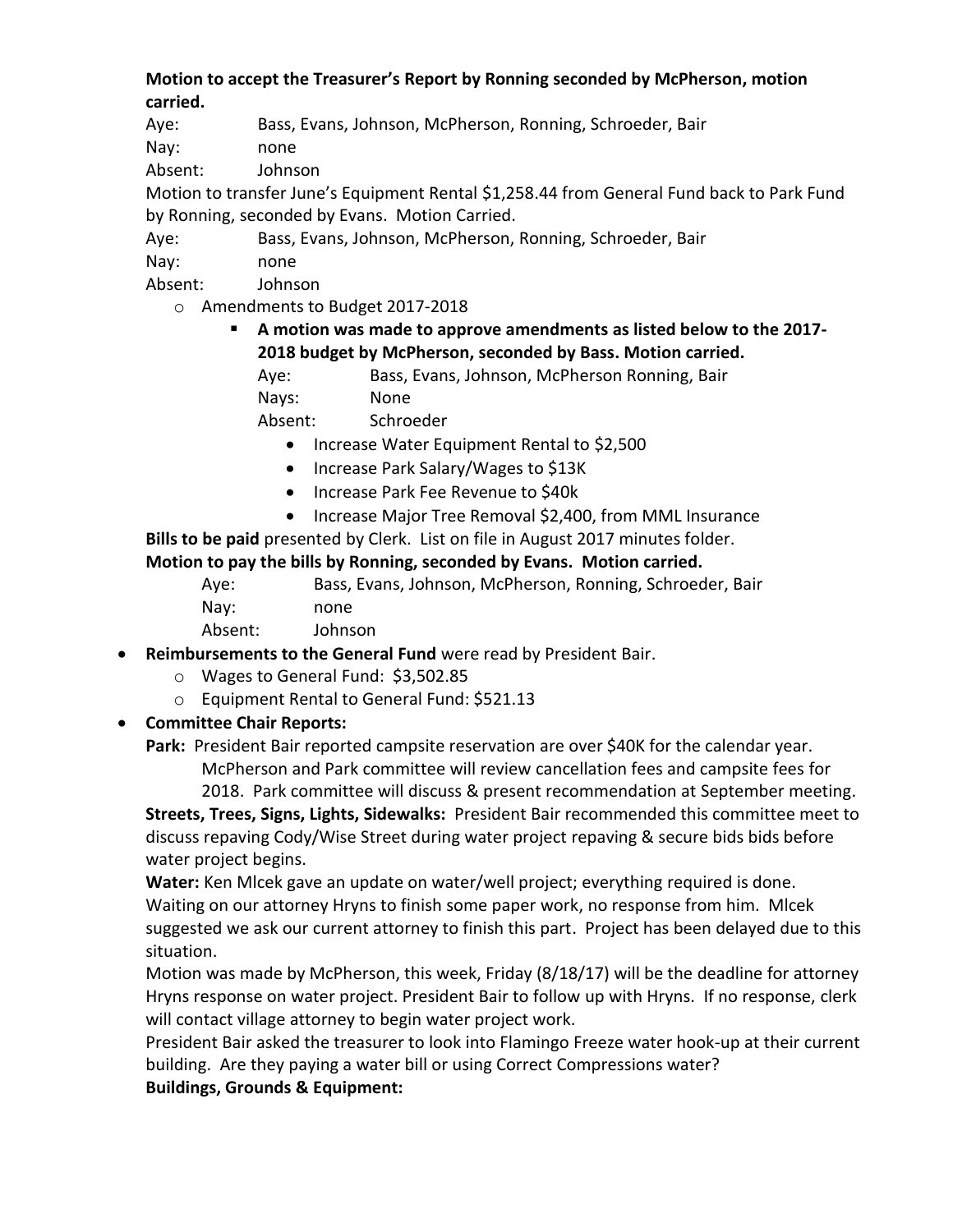Motion made by McPherson to authorize Wolverine Power to do maintenance on wells -signed one (1) year contract (\$490).

President Bair stated a generator & shop vac were purchased for well house. Reimbursement to Bair for purchase is in the "Bills to be Paid".

President Bair reported the museum roof by the bathroom is still leaking. Building committee will meet to discuss options.

#### **Blight/CABA:**

**CABA:** Manistee County Treasurer, Russ Pomeroy, is preparing a grant application to the Tribal Grant Revenue Sharing (LRBOCI)for help with taking down the Variety Building. Tribel Revenue sharing money available is \$110K. Pomeroy is requesting letters of support from businesses, organizations and individuals, would like 100, deadline is 8/20/17. The Revenue Sharing money is to be used for "Safety" projects.

**BLIGHT:** Gibson report on file in August 2017 minutes folder.

**Planning Commission:** Chairperson Barb Farfsing gave a report on Planning Commissions July meeting. Report on file in August's minute folder.

**Manistee County Trail Committee Report:** McPherson informed us there was no meeting. **Bear Lake Improvement Board:** McPherson gave a report, on file in August 2017 minutes file. **Two Lakes Sewer Collaborative:** McPherson reported they have not met yet.

**Ad Hoc – Policy, Resolution & Ordinance Committee** – No report Looking for a volunteer student to help out. Working with Jeff Harthun for a possible student.

## **OLD BUSINESS**

 **Appointment of elected positions -** Clerk McPherson stated she had not yet heard back from the village attorneys at this time.

## **NEW BUSINESS**

 Laura Heintzelman from Manistee County Community Foundation (MCCF) spoke on the on the Blight Fund and preserving the charitable intent for this fund. She has revised the agreement between MCCF, Village of Bear Lake & CABA. And asked the council to make a motion to accept the new agreement.

Motion was made by McPherson to accept the newly revised agreement with MCCF & CABA, seconded by Bass. Motion carried.

| Ave:    | Bass, Evans, Johnson, McPherson, Ronning, Schroeder, Bair |
|---------|-----------------------------------------------------------|
| Nav:    | none                                                      |
| Absent: | Johnson                                                   |

 Rob Carson & Tamara Buskwinka presented on US-31 Corridor Project. They would like support from the council on this project.

Motion was made by Ronning to support the US-31 Corridor plan presented by Carson & Bushwinka. Seconded by McPherson. Motion Carried.

Aye: Bass, Evans, Johnson, McPherson, Ronning, Schroeder, Bair Nay: none Absent: Johnson

 President Bair spoke on Mead & Hunt's contract for sampling & testing of village water, good through August 2017. He recommends not extending their contract. Suggests hiring Ben Heymes for this sampling & testing. Heymes would be hired by the village at a possible rate of \$25 per hour, testing would be approx. 4 hours a week. He currently does this for the village of Mesick. Cross Connection contract is still good through 2019.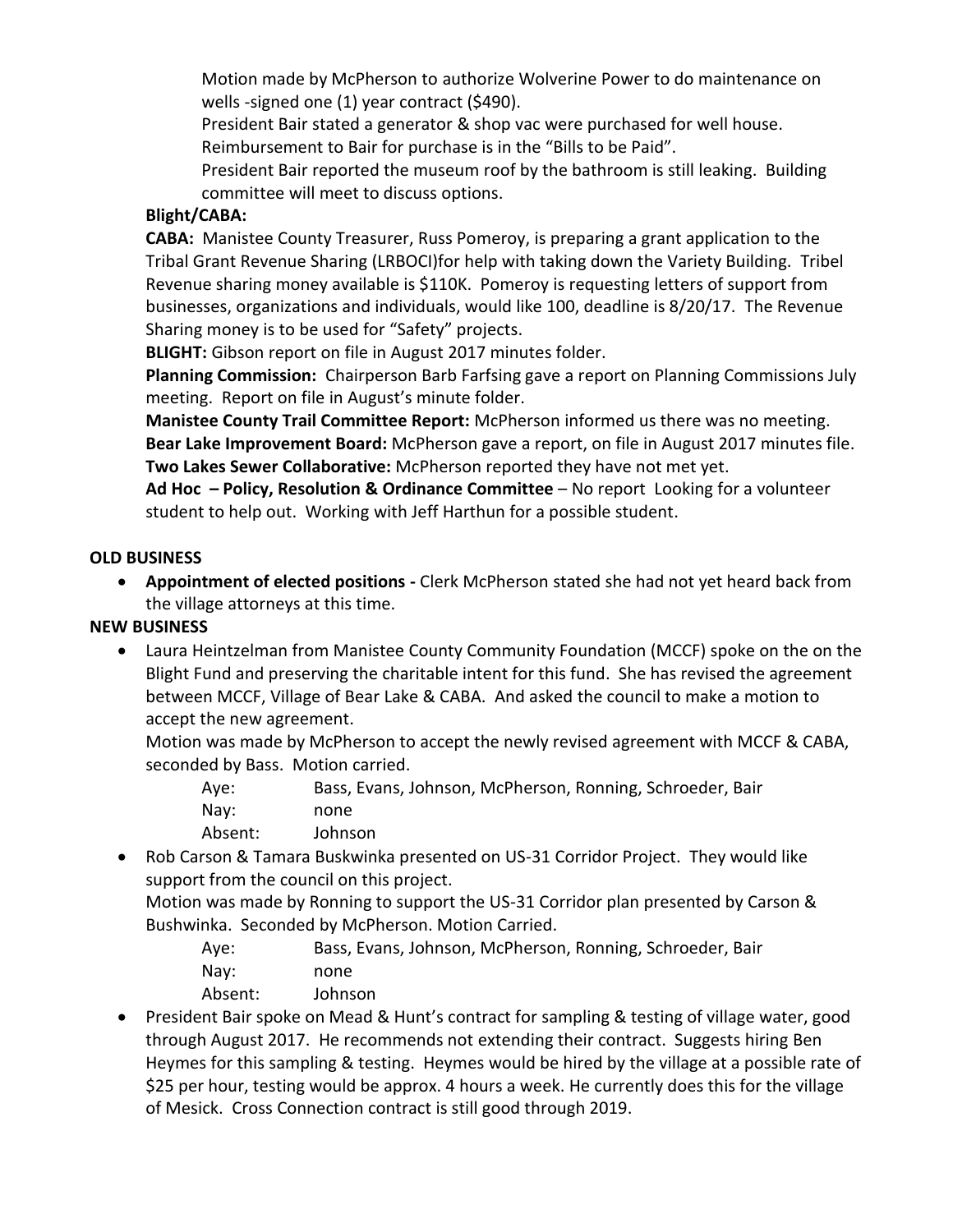Motion by McPherson to not renew the contract with Mead & Hunt for sampling & testing and look for another provider. Seconded by Bass. Motion carried.

Aye: Bass, Evans, Johnson, McPherson, Ronning, Schroeder, Bair Nay: none

- Absent: Johnson
- Motion by Bass to support for proceeding of winter banners, seconded by McPherson. Motion carried.

| Ave:    | Bass, Evans, Johnson, McPherson, Ronning, Schroeder, Bair |
|---------|-----------------------------------------------------------|
| Nav:    | none                                                      |
| Absent: | Johnson                                                   |

 Discussion on employee, Jared Bair's health insurance payment. The village can no longer make his payment for him according to the Affordable Care Act.

Motion was made by McPherson to have the clerk & treasurer look for a way to pay for Jared's insurance. Seconded by Ronning. Motion carried.

| Ave:    | Bass, Evans, Johnson, McPherson, Ronning, Schroeder, Bair |
|---------|-----------------------------------------------------------|
| Nav:    | none                                                      |
| Absent: | Johnson                                                   |

• Barb Farfsing spoke on holiday banners in the village.

Motion by Ronning for the village to purchase a holiday winter banner. Seconded by Evans. Motion carried.

Aye: Bass, Evans, Johnson, McPherson, Ronning, Schroeder, Bair Nay: none

Absent: Johnson

Motion by Bass to amend the budget to allow for the purchase of the holiday winter banner. Move \$150 from communications to seasonal in the General Fund to allow for the purchase. Seconded by Ronning. Motion carried.

| Ave:    | Bass, Evans, Johnson, McPherson, Ronning, Schroeder, Bair |
|---------|-----------------------------------------------------------|
| Nav:    | none                                                      |
| Absent: | Johnson                                                   |

**Follow up on item from July monthly meeting.**

o Clerk McPherson followed up on FOIA Itemization charge. Because of the statuette the charges on the time frame it takes to look up information on a FOIA request cannot be changed.

## **COUNCIL COMMENT:**

None

## **PUBLIC COMMENT:**

- Pauline Jacquish spoke on the upcoming 125 anniversary year of Bear Lake celebration. She would like to see music on the deck area for the summer of 2018. And wanted the support of the council. Yes, support by the council. Clarification that the deck is safe to hold lots of people.
- Jacquish reported on the Manistee County Auction; White 2 story building in back of Variety Store was sold for \$2K, for a kids ministry. Pioneer Press building/house – no bids.
- Jacquish reported that AES is in reorganization. City of Manistee withdrew financial support of \$40K. Manistee County will continue with \$90K support. The village should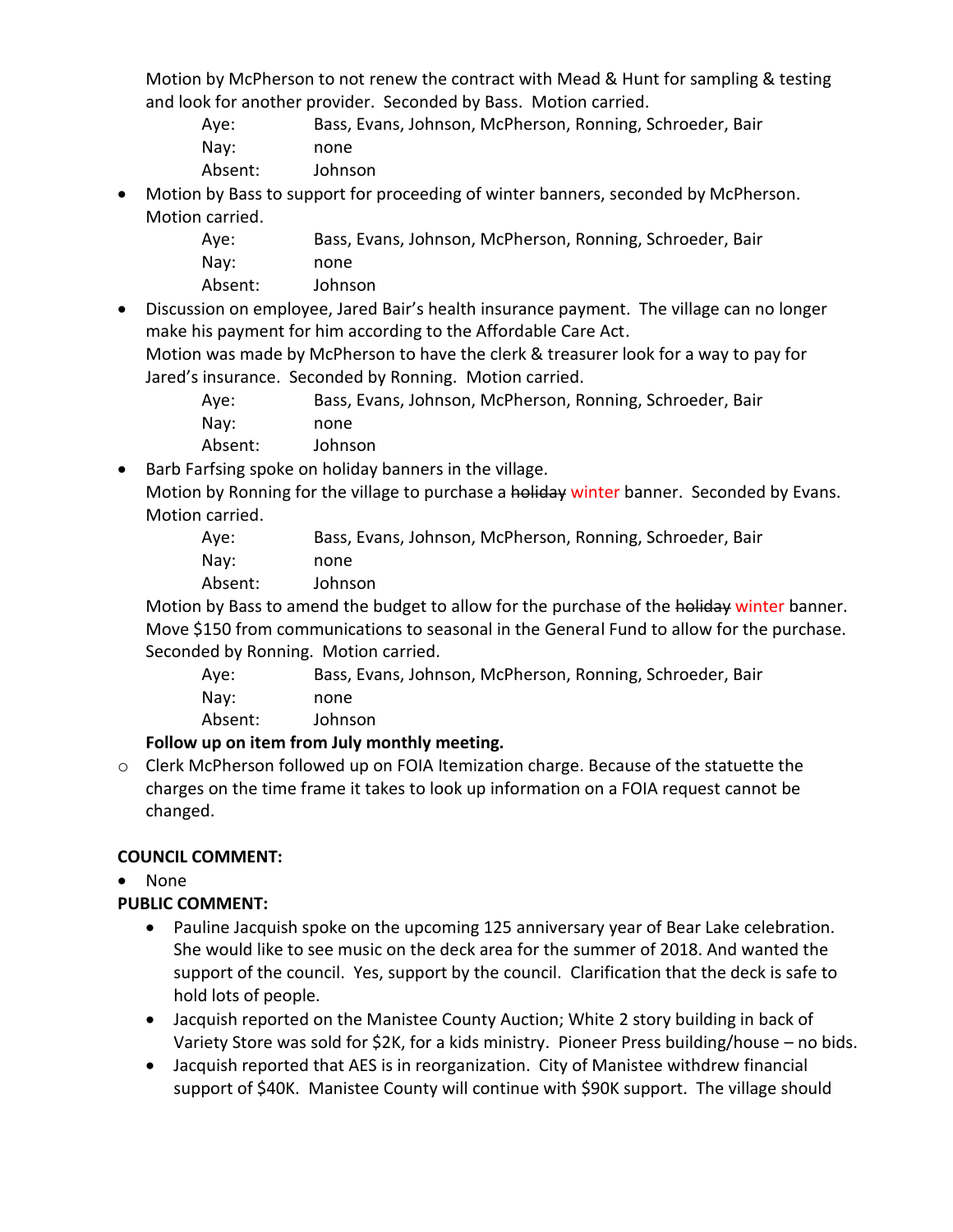send in 5 things we want AES to continue to support and what works for us and what does not, by middle of next week

- Jacquish reported that 500 individuals came into the museum over Bear Lake Days.
- Barb Farfsing would like to see a history plaque "Proud of our Past" at the kayak/canoe launch site or something along that line for the celebration.

#### **COMING EVENTS:**

- Community Garage Sales, Saturday August 19, 2017
- Hazardous Waste Collection for Manistee County, Saturday August 19
- Thursday evening, dinner for the Food Pantry

**Meeting adjourned at 9:07p.m.**

Respectfully Submitted, Cindi McPherson, Clerk

#### **REIMBURSEMENTS TO THE GENERAL FUND AND EQUIPMENT FUND:**

| <b>WAGES</b>                          | <b>July 2017</b> | <b>AMOUNT</b> |
|---------------------------------------|------------------|---------------|
| <b>Major Street</b>                   |                  | \$191.48      |
| <b>Minor Street</b>                   |                  | \$191.48      |
| Park Fund                             |                  | \$2,560.89    |
| Water Fund                            |                  | \$559.00      |
| <b>Total transfer to General Fund</b> |                  | \$3,502.85    |
| <b>EQUIPMENT RENTAL</b>               | <b>July 2017</b> |               |
| <b>Major Street</b>                   |                  | \$165.32      |
| <b>Minor Street</b>                   |                  | \$165.32      |
| Water Fund                            |                  | \$190.49      |
| Total transfer to Equipment Fund      |                  | \$521.13      |

|             | <b>Bills To Be Paid</b>        |               | Date: August 16, 2017 |                                             |
|-------------|--------------------------------|---------------|-----------------------|---------------------------------------------|
| <b>Fund</b> | Payee                          | <b>Amount</b> | <b>Account #</b>      | <b>Notes</b>                                |
| General     | Young, Graham, Wendling PC     | 400.00        | 101-265-801           | June and August phone retainer              |
|             | Jackpine Internet              | 50.00         | 101-265-910           | changes to web site                         |
|             | Mark Thompson Tree & Stump     | 191.25        | 101-000-951           | brush pickup                                |
|             |                                | 641.25        |                       |                                             |
|             |                                |               |                       |                                             |
| Water       | Alliance for Economic Success  | 207.37        | 591-000-890           | Vil portion to publish Articles of Inc.     |
|             | Reimburse Jeff Bair            | 343.43        |                       | Genorator & shop vac                        |
|             | King & MacGregor Environmental | 691.20        | 591-558-801           | Bat habitat evaluation                      |
|             | Mead & Hunt                    | 2,182.80      | 591-558-801           | June & July 2017                            |
|             | Jackpine Business Center       | 52.11         | 591-558-727           | widow envelopes                             |
|             |                                | 3,476.91      |                       |                                             |
| Park        | Young, Graham, Wendling, PC    | 64.00         | 531-000-970           | Resolution to purchase "Oddfellows"<br>prop |